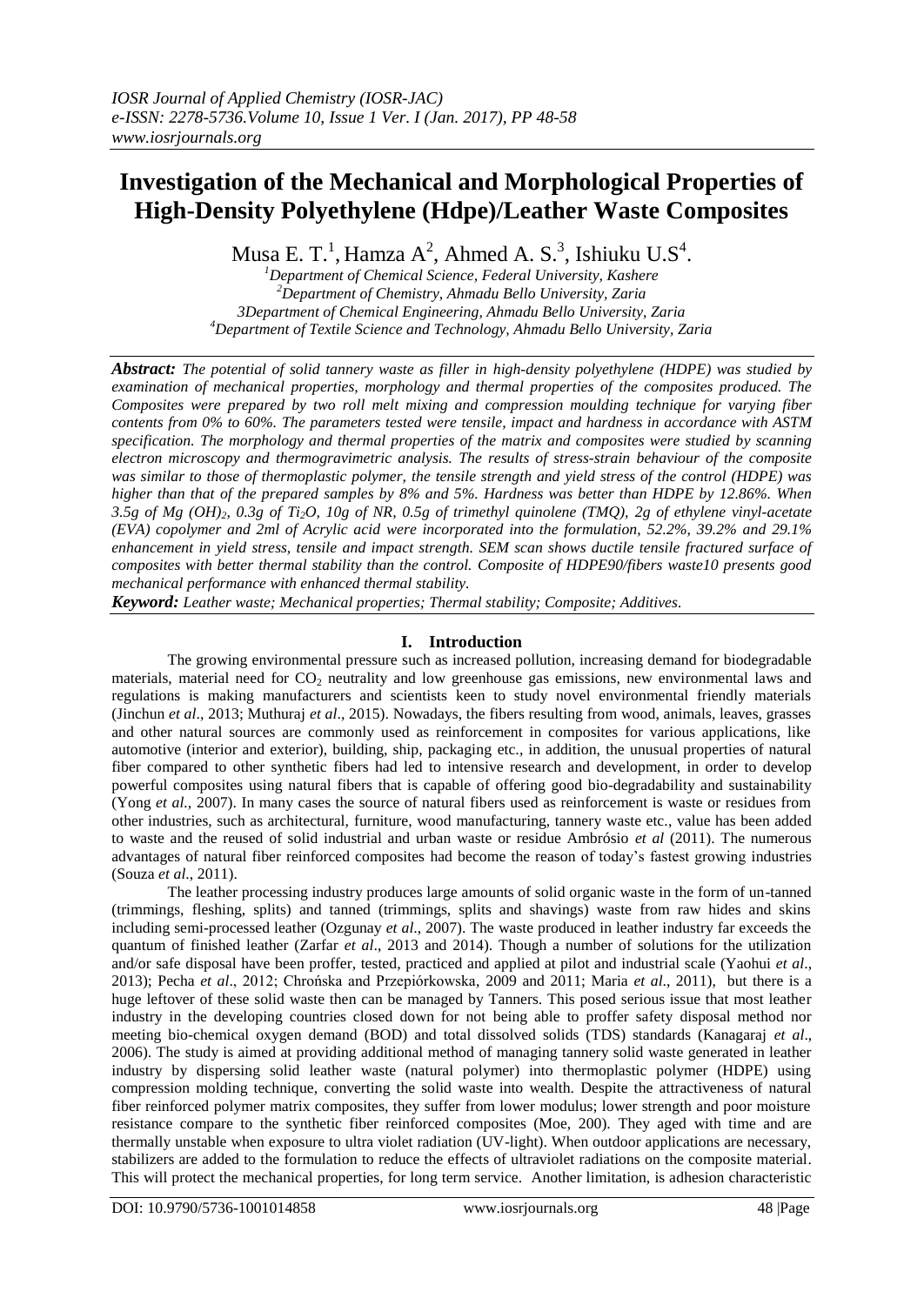of the fiber-matrix interface. Poor compatibility between hydrophilic fiber and hydrophobic thermoplastic matrix leads to poor dispersion of fibers in the matrix. This also influenced mechanical properties of fiber reinforced composites. Compatibilizers are used to improve the adhesion between the filler and the matrix (Mohammad *et al*., 2006). Physical or chemical method are also employed to improve the interaction between the fiber and the matrix of natural fiber reinforced composite (Jerzy and Elzbieta, 2012; Jinchun *et al*., 2013). There are many reports on the potential use and limitation of natural fibers as reinforcement in thermoplastics, available in literatures (Mohanty *et al.*, 2005).

### **II. Materials And Methods**

Chrome tanned waste was collected locally from the tannery at the Nigerian Institute of Leather and Science Technology (NILEST), Zaria. High-density polyethylene (HDPE) commercial grade (EIPIN) was of Indorama Chemical Company Port-Harcourt, Nigeria. Magnesium hydroxide [Mg(OH)2], acrylic acid, sodium hydroxide (NaOH), titanium dioxide (TiO<sub>2</sub>) and ethylene vinyl acetate (EVA) copolymer, were analyticalreagent grade of (M&B), GMS and Aldrich Chemical. Natural rubber (NR) was also locally obtained from Samaru market, Zaria.

#### **Preparation**

**Materials** 

Tannery waste collected were sorted out first according to chemical substance of tanning used, those tanned by chromium salt (Chrome tanned waste) were collected, cleaned, sun and oven dried at  $50^{\circ}$ C, then ground to 0.5mm particle size in an Arthur Thomas Wiley laboratory Mill (model 4), Philadelphia, PA USA and was used as reinforcement in (HDPE) matrix while the HDPE was used as received. All composite measurements for tensile strength were in accordance with ASTM D638.

Table 1; gives the formulation of the composite variation of matrix and fiber used.

| <b>Table 1:</b> Composite formulation |             |             |             |             |             |             |             |
|---------------------------------------|-------------|-------------|-------------|-------------|-------------|-------------|-------------|
|                                       | Composite   |             |             |             |             |             |             |
| Samples (wt %)                        | <b>PW01</b> | <b>PW02</b> | <b>PW03</b> | <b>PW04</b> | <b>PW05</b> | <b>PW06</b> | <b>PW07</b> |
| HDPE                                  | 100         | 90          | 80          | 70          | 60          | 50          | 40          |

Chrome tanned waste 0 10 20 30 40 50 60

**Table 1:** Composite formulation

#### **Compounding**

The formulations on Table 1 were picked one after the other and compounded using a Carvers Two Roll Mill at a processing temperature of 180<sup>0</sup>C within 7minutes. The method of Turu *et al* (2014) was used in compounding. The temperature, processing time was same for all formulations on Table 1.

## **Compression Moulding**

A thin aluminum sheet was used as the mould through which film of composite were pressed. Each compounded formulation, 1.5g in weight, was measured out, and then wrapped in a cut foil-paper. The wrapped sample was then placed in the mould then placed on the moveable platens of the hot press. With the help of the hydraulic controlled ram, the lower platen containing the compounded sample moved up to the upper platen closing the mould and exerting moulding pressure (Musa *et al*.*,* 2014). The films were compressed at a compression temperature and pressure of 180-185<sup>o</sup>C and  $3 \times 10^3$  N/m<sup>2</sup> within 3 minutes preheating and 5minutes pressed respectively. Each compounded formulation, 10 samples were pressed into thin film of 1.0 mm thick. All composite were produced in accordance with ASTM D638.

#### **Impact test**

Izod impact test was carried out according with ASTM D 256-05 at room condition using a Universal Pendulum Impact System (Ray-Ran, UK). The composite was clamped rigidly at one end of a Ceast Izod impact machine (model 957) and struck at the other end by pendulum weight. The kinetic energy of the pendulum is equivalent to the energy that breaks the composite. The impact (vertical) strength was calculated and recorded according to the equation given below.

Impact = Energy of pendulum/thickness composite  $(J/mm^2)$ 

#### **Hardness Test**

The measure of deformation from indentation, scratching, cutting or bending was carried out in accordance with ASTM D2240 using Durometer Shore A hardness tester, manufactured by Zwick/Roell (Germany) model 3110 to 17, analogue type. The hardness value was determined by the penetration of the durometer indenter foot into the specimen. For every specimen, 3 readings were taken from which an average value was calculated as the hardness.

#### **Density**

The density of the composite sample was determined in accordance with ASTM D792-00 specification. The steps to calculate the density is as in the equation below.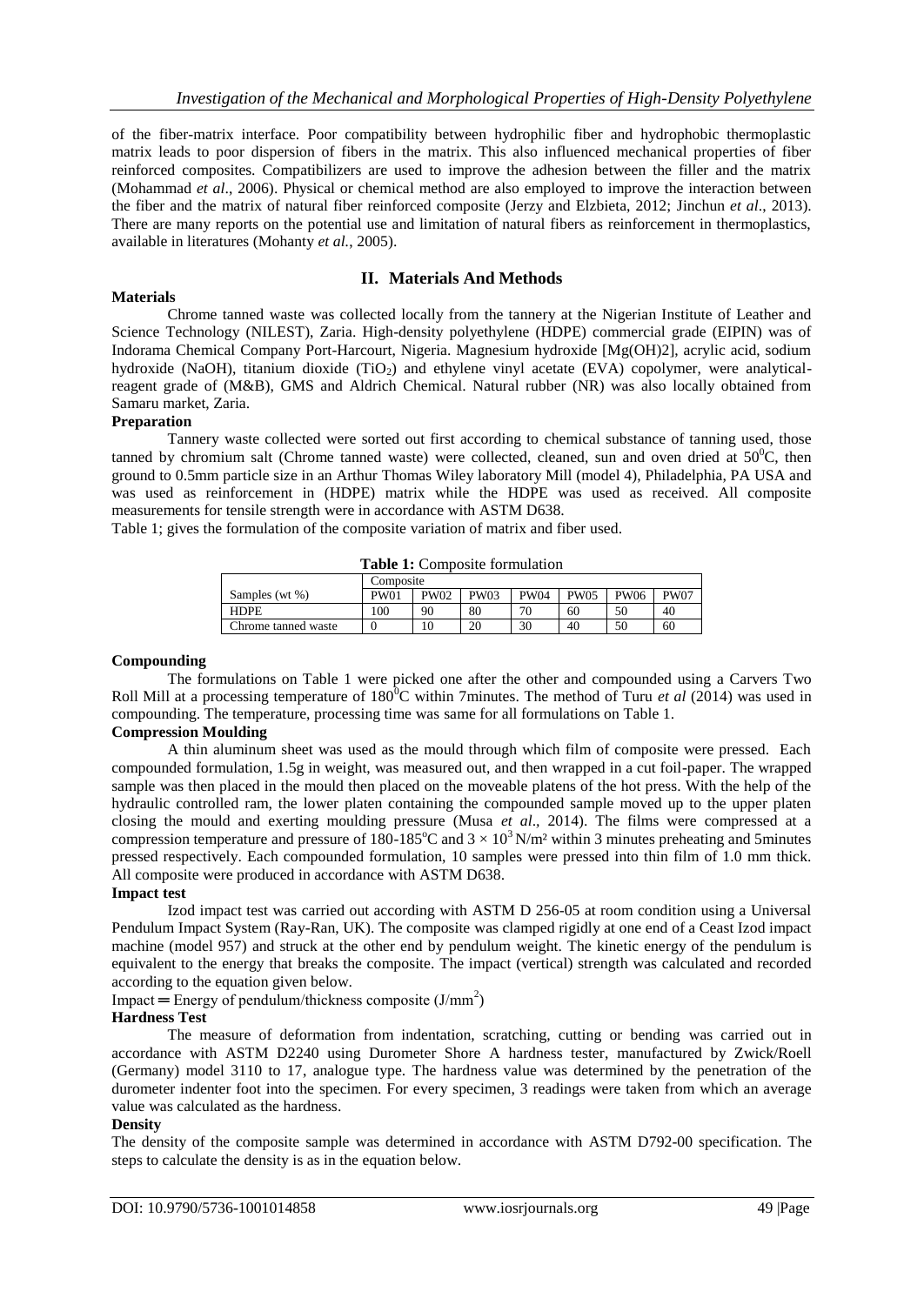$$
\rho = \frac{\omega a \times 0.9975}{\omega a - (\omega w - \omega b)}
$$

Where  $\theta$  = is the density of the composite material, in g/cm<sup>3</sup><br>W<sub>a</sub> = is the weight of the specimen when hung in air

 $=$  is the weight of the specimen when hung in air

 $W_w$  = is the weight of the partly immersed wire holding the specimen.<br>W<sub>h</sub> = is the weight of the specimen when immersed fully in distilled

 $=$  is the weight of the specimen when immersed fully in distilled water, along with the partly immersed wire holding the specimen the density in  $g/cm<sup>3</sup>$  of the distilled water at 23<sup>o</sup>C

#### **The** p**ercentage water uptake**

Water up-take by sample was done in accordance with ASTM D570 standard specification. The samples each were first weighed dry then immersed in distilled water in a transparent thermoplastic container with lid and left for 96 hrs at 27°C. Excess water on sample surface was wiped off with a filter paper before reweighing. The percentage water absorption of the samples were then calculated and recorded as in the equation below.

$$
weight\ after\ 96hrs - initial\ weight\ at\ 0hr
$$

Increase in weight  $\left(\% \right) =$  *initial weight at Ohr*  $\times 100$ **Morphology**

To study the morphological features of fiber-matrix interfaces in the composite samples, the tensile fractured surface was mounted on aluminium stubs, coated with gold using sputter coater. The gold coated samples were analyzed by a scanning electron microscope (SEM). The micrographs of the surface and cross section were obtained by operating SEM at an accelerating voltage of 12kV and at different magnifications. **Thermal Analysis**

Thermogravimetric analysis (TGA) (ASTM E1131) differential scanning calorimeter (DSC) ASTM D3418 were used to determine thermal (performance) stability and the percent weight loss of composites. The loss in weight over specific temperature ranges provides an indication of the composition of the sample, including volatiles and inert filler.

#### **III. Results And Discussions**

The general tensile results obtained in Figures 1 and 2 shows that the strength and stiffness of leather waste reinforced HDPE composites are strongly dependent on waste content. Figure1, 2, 4 and 5 shows the tensile strength and impact strength of composites increases up to certain amount (optimum) then begin to decrease with further increased in filler content. Indicating that waste proportions below optimum value is able to distribute load to the fibers (waste). Implying that the filler were well bonded with matrix (HDPE), hence, better tensile and impact properties. When the waste proportion is above the optimum, matrix stress transfer to fibret is gradually reduced, resulting into lower tensile and impact strength because the available wetted area for bonding had decreased. Also, Figures 1 and 2, exhibit a wide variation of behavior featuring on a single stressstrain curve, showed hard, brittle to ductile region, including yield point similar to the profile of thermoplastic polymer when subjected to mechanical agitations (stresses) (Ebewele, 2000).



**Figure 1:** Stress-Strain behavior of HDPE/Chrome tanned waste composites without additives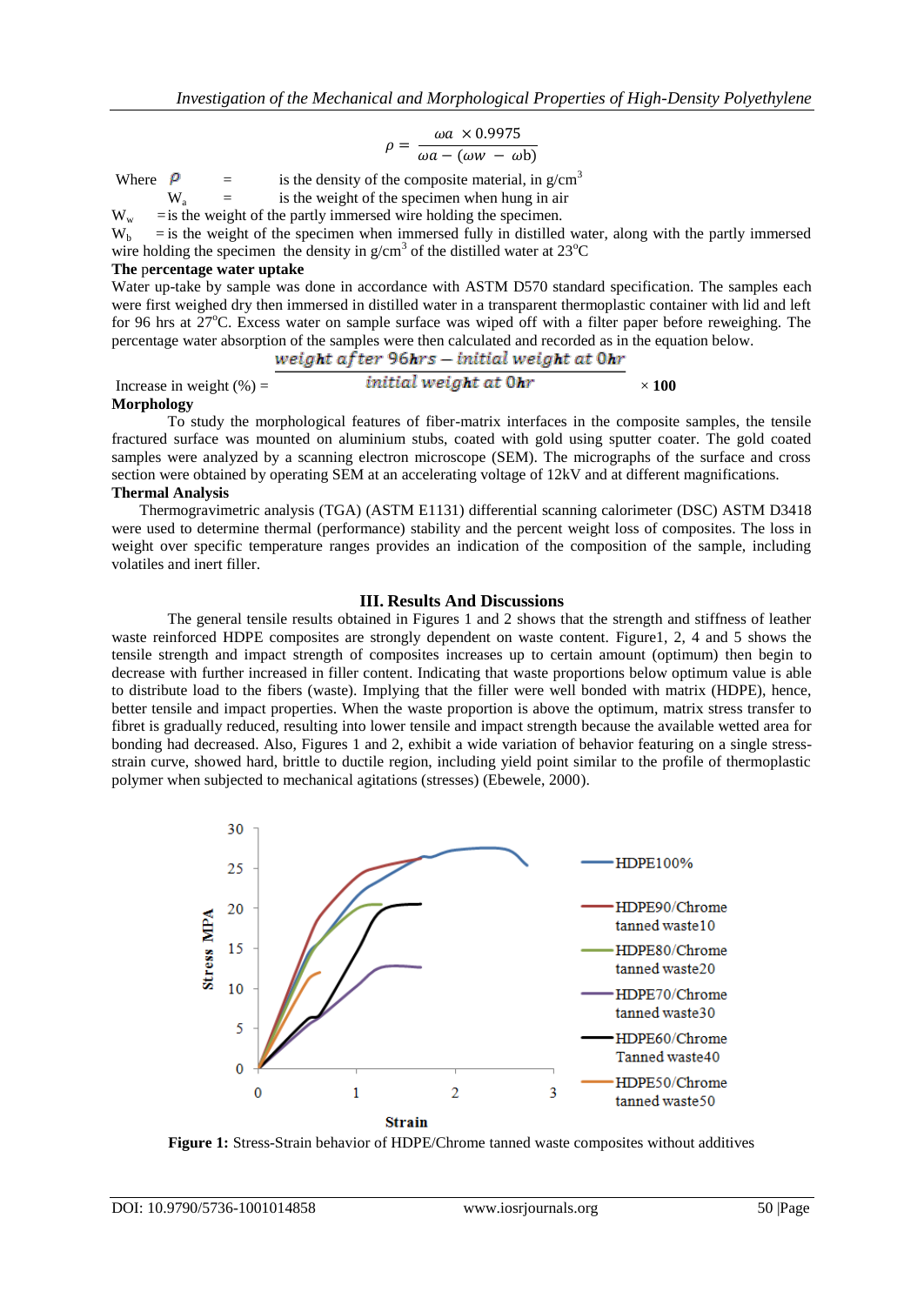

**Figure 2:** Stress-Strain behavior of HDPE/Chrome tanned waste composites with additives

The stress-strain curve is seen to be non-linear thus, agrees with the stress-strain profile of thermoplastic polymers. The strain of the control (HDPE) on Figure 1 was seen to be higher than its composites because the ductility had not be temper with by the filler, at minimum waste content (within 10-20wt% of fiber), the hardness and brittle nature of filler have imparted its rigidity to the most ductile matrix (HDPE), resulting in decreased strain. While on Figure 2 the composite formulation HDPE90/Chrome tanned waste 10 was seen to be higher in both stress and strain than the control (HDPE). The present of natural rubber, had influenced the strain (acting as an extender) and promoted dispersion of filler in the matrix. Thereby, stress of HDPE90/Chrome tanned waste10 was more ductile and tougher.



**Figure 3:** Effect of waste content on the tensile strength and Yield stress of HDPE/Chrome tanned waste composite.

From Figure 3, the yield stress and tensile strength of sample was shown to be lower than that of the control (HDPE) implying lower toughness, hence, limited usable properties.



Waste content (wt%)

**Figure 4:** Tensile and Yield strength of HDPE/Chrome tanned waste composite with additives.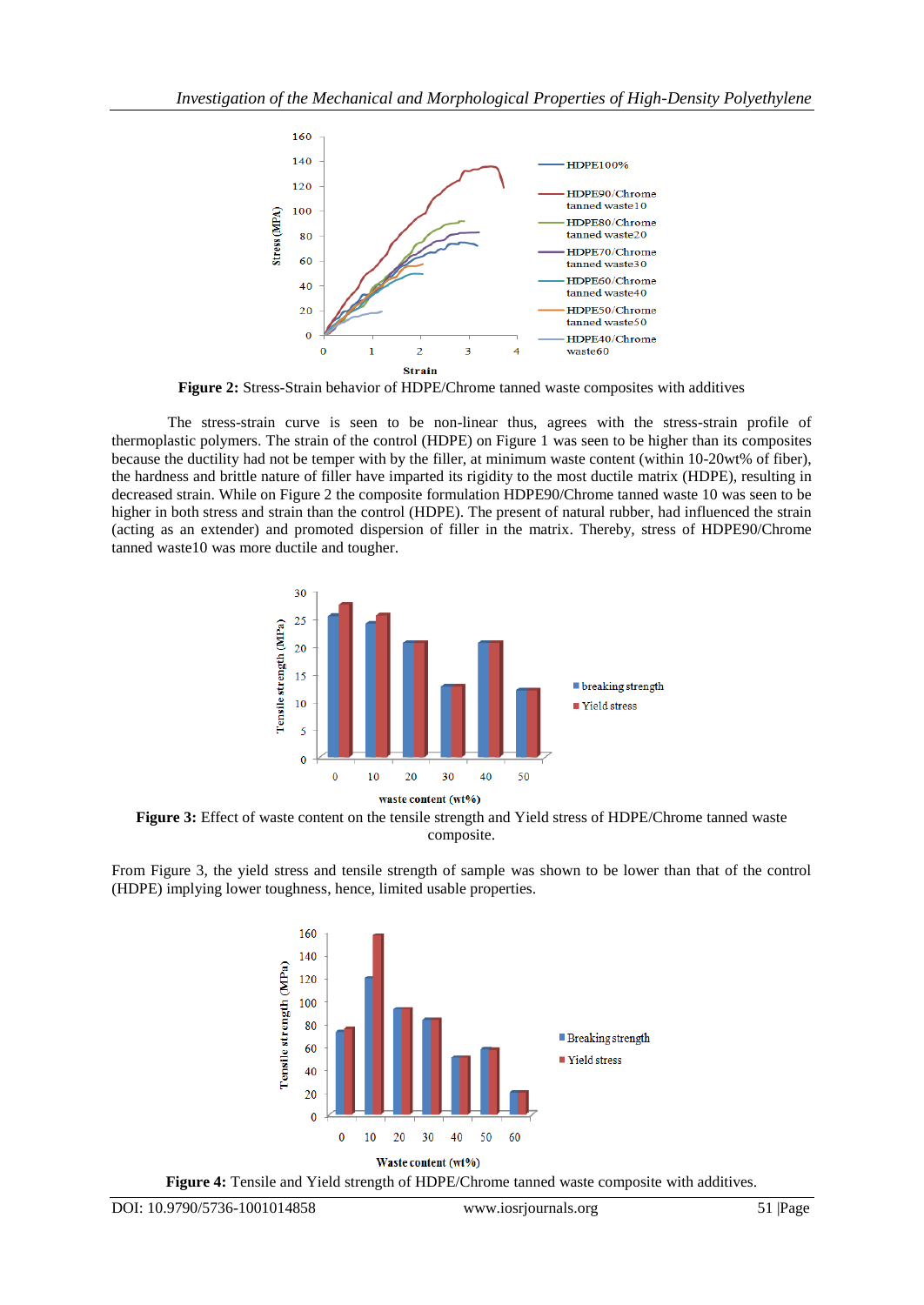The incorporation of additives in Figure 4 improved dispersion of fibre in HDPE resulting in better interaction between the waste (fiber) and matrix as reported by Ambrósio *et al* (2011). The additives acted as a chemical group bonding the fiber surface and the matrix to form a bridge resulting in effective stress transfer. The reduction at higher waste contents could be attributed inadequate wetting surface leading to reduced stress transfer across the interface.



**Figure 5:** Modulus of elasticity of HDPE/Chrome tanned waste at different waste content of composite samples without additives.

Figure 5 shows HDPE90/Chrome tanned waste10 with higher modulus than the control (HDPE). The rigidity of reinforcement had successfully been transferred into the matrix. The amorphous structure of HDPE90/Chrome tanned waste10 when cool from melt after fabrication may be responsible for high modulus at 10 wt% waste content as reported by Covington (2009).

The result of Figure 6 shows a lower modulus than the fresh HDPE for all composites, meaning that the interaction between the matrix and fiber on Figure 5 had been broken by the addition of additives, thereby generating insufficient stress transfer at its interface.

The result of Figure 7 shows that the impact strength of composite HDPE90/Chrome tanned waste10 was higher to that of the control (HDPE). This result agrees with the result observed on Figure 4. The toughness of composites (Impact strength) is directly related to the tensile strength of the composites (Ebewele, 2000).



**Figure 6:** The effect of additives on the tensile modulus of HDPE/Chrome tanned waste composites at different waste content.



**Figure 7:** Impact strength of HDPE/Chrome tanned waste with additives: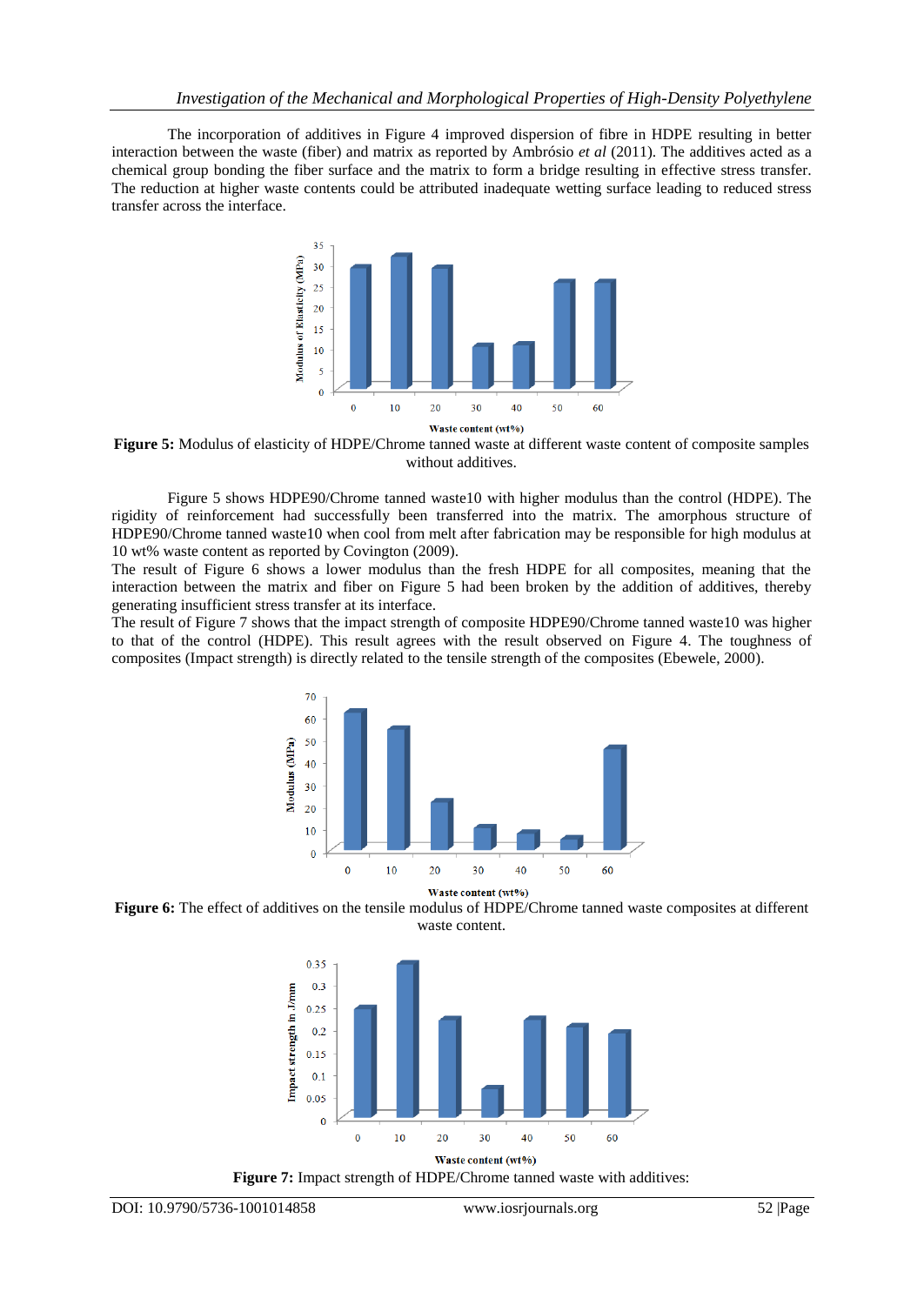

**Figure 8:** Effect of waste content on the hardness of HDPE/Chrome tanned waste composite

The resistance to elastic deformation on the surface of the composites was observed on Figure 8, hardness of composites increased with increasing chrome tanned waste from 0-40 (loading) before it later decreases with further increased in chrome tanned waste.



**Figure 9**: Effect of waste content on the density of HDPE/Chrome tanned waste composites.

From Figure 6, the density of composites varies within 0.9 and 0.7  $g/cm^3$ , this falls below the density of leather (0.86) and the density of HDPE (0.96).



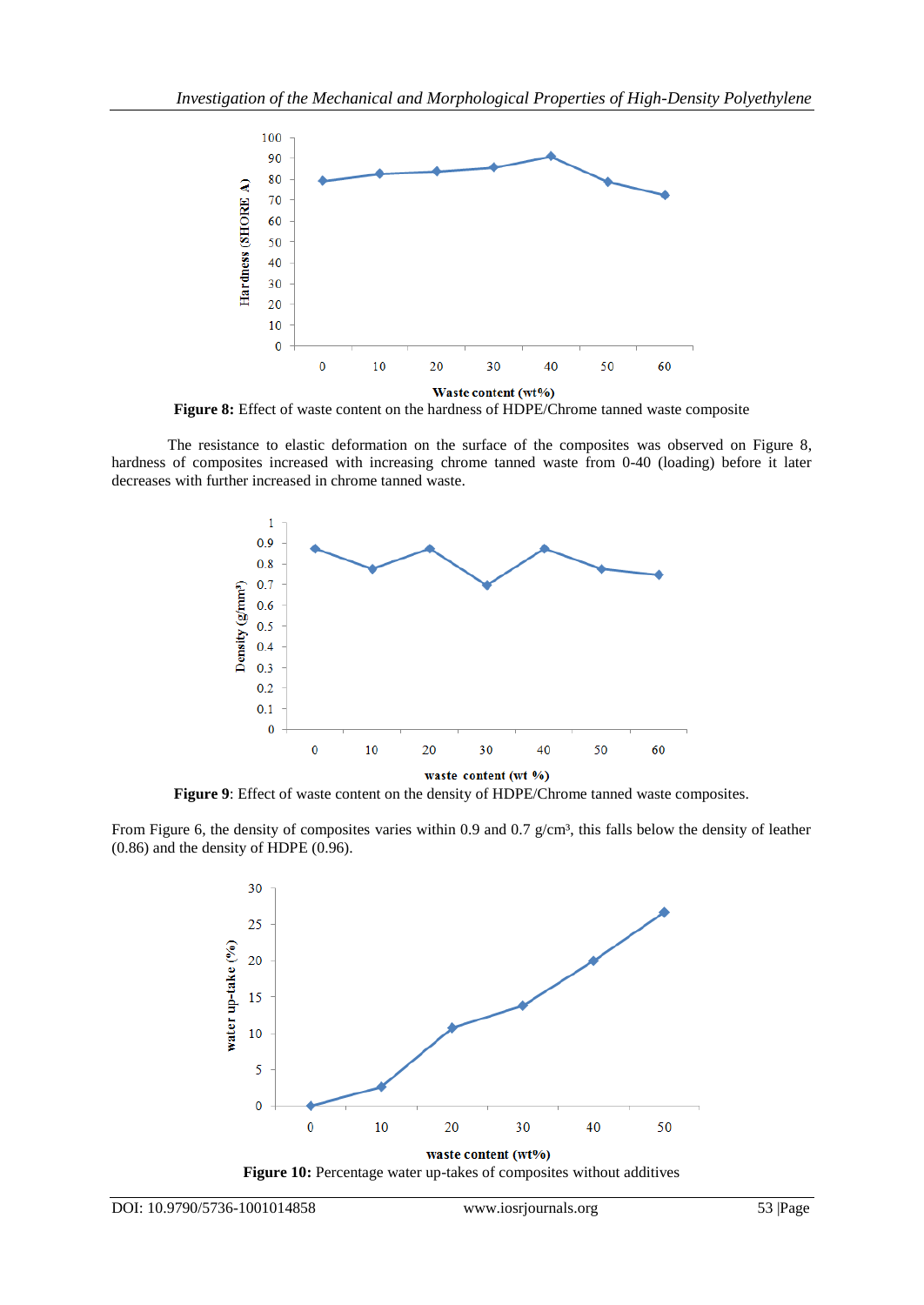

**Figure 11:** Effect of additives on the water uptake (%) of HDPE/Chrome tanned waste composites.

The percentage water up-take increases with increased in chrome tanned waste on both Figure 10 and 11, though, the result shows a higher percentage water up-take on Figure 11. This was indication that there were more micro gaps or flaws created in the composites with additives. This may be the reason for the poor tensile modulus seen of Figure 6.



**Figure 12:** Differential scanning calorimeter (DSC) scan of control (HDPE)



**Figure 13**: Effect of additives on the differential scanning calorimeter (DSC) scan of control.

Figure 13 shows broaden melting peak temperature than its fresh HDPE without additives in Figure 12.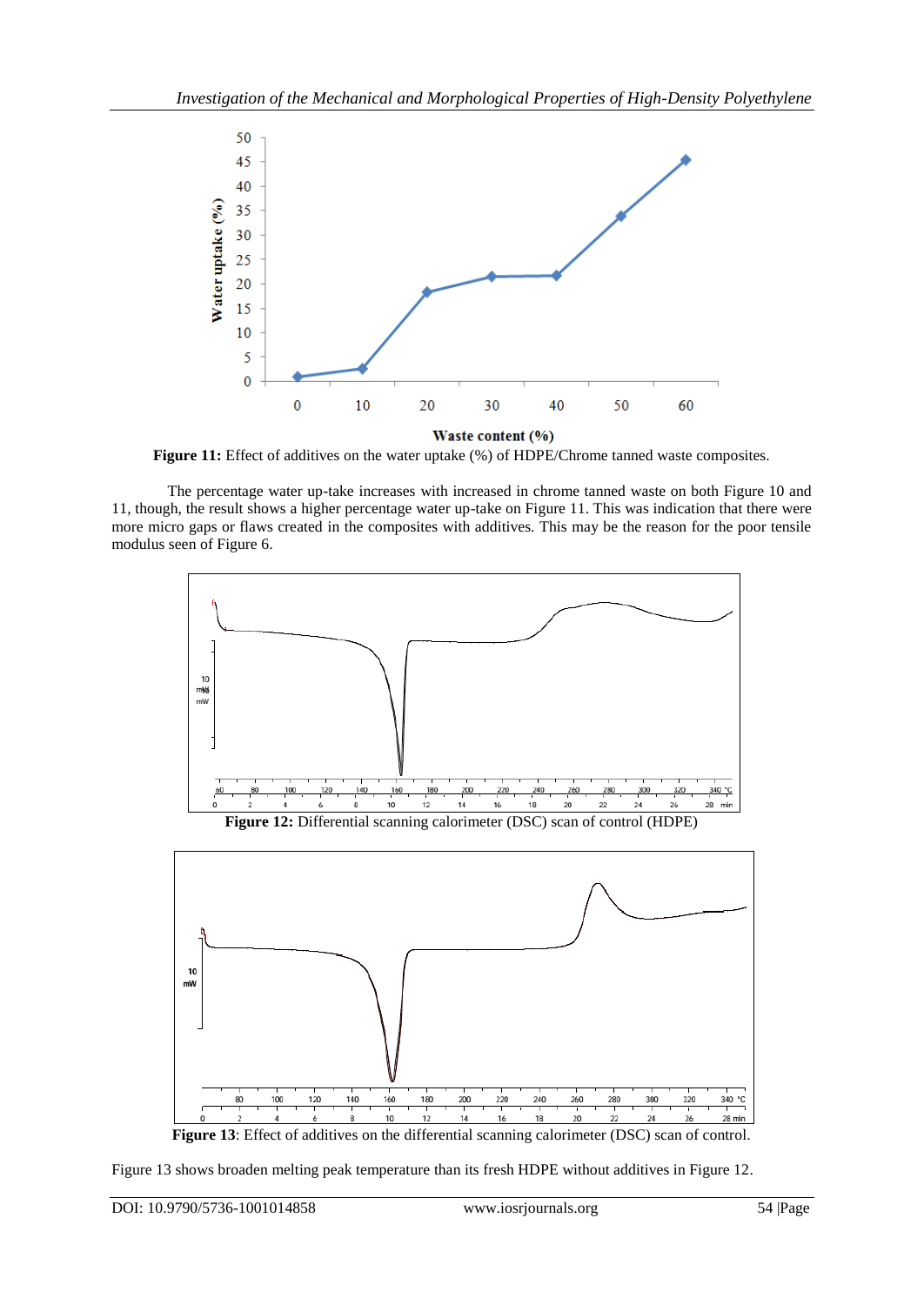

**Figure 14:** Differential scanning calorimeter (DSC) of HDPE90/chrome tanned10 composite,

Figure 14 shows more broadened melting peak than Figure 12



**Figure 15:** Effect of additives on the differential scanning calorimeter (DSC) scan of HDPE90/chrome tanned10 composite.

Figure 15 shows much more broadening melting peak and degradation peaks to that on Figure 12.



**Figure 16:** TGA of fresh HDPE and HDPE90/Chrome tanned waste10 without additives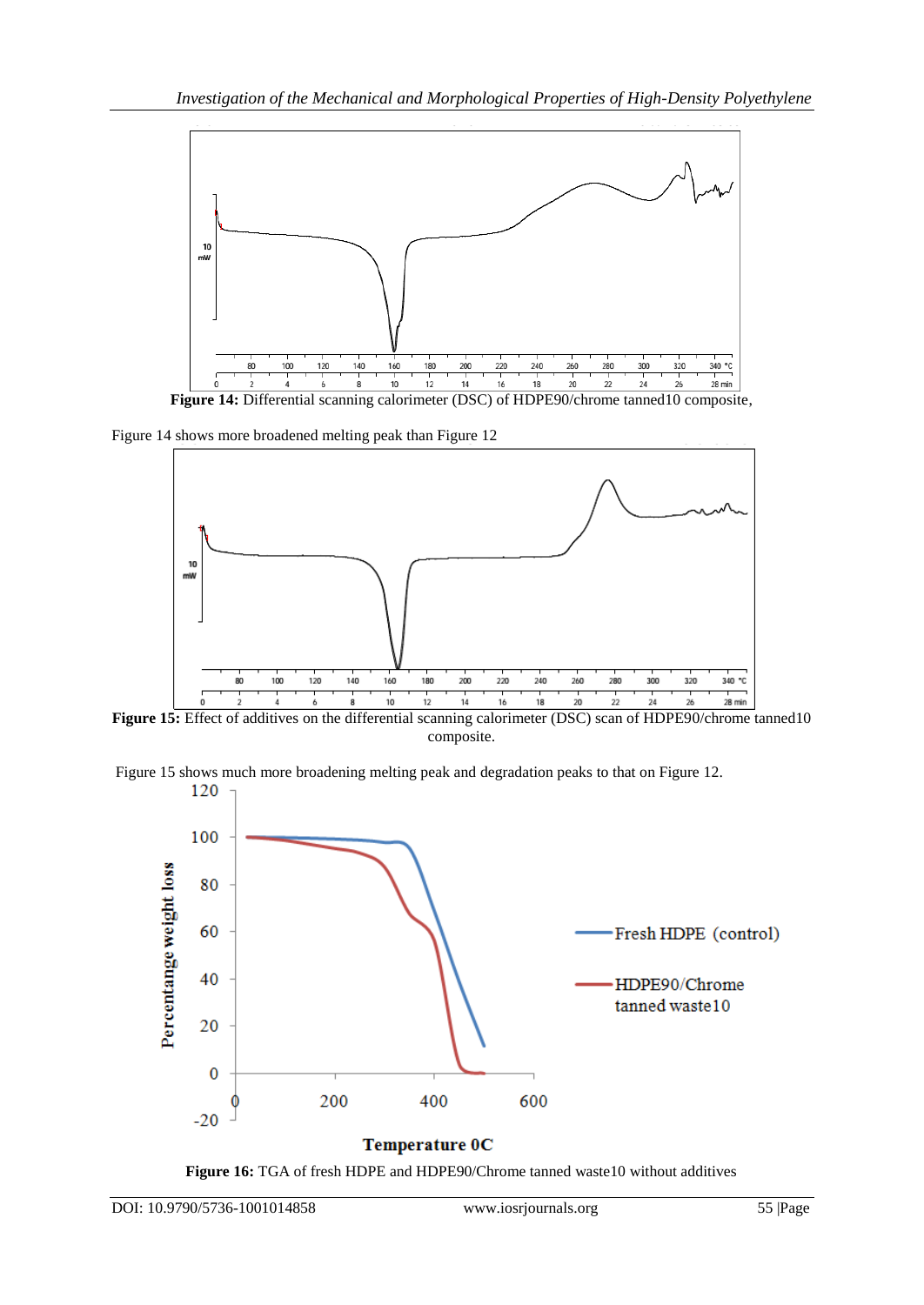

**Temperature OC** Figure 17: TGA of Fresh HDPE and HDPE90/Chrome tanned waste10 with additives

| <b>Tuble</b> of 1 On temperatures and residue weight of 11DT D and his composites. |                        |                       |                          |               |          |  |  |
|------------------------------------------------------------------------------------|------------------------|-----------------------|--------------------------|---------------|----------|--|--|
| S/No                                                                               | Composites             | onset<br>⊥օ           | $T_d$ Max. decomposition | Residual      | Weight   |  |  |
|                                                                                    |                        | temperature $(^{0}C)$ | temperature $(^0C)$      | weight $(\%)$ | loss (%) |  |  |
|                                                                                    | Virgin HDPE            | 293                   | 440                      |               | 1.283    |  |  |
|                                                                                    | HDPE90/Chrome tanned   | 290                   | 453                      | 44            | 12.758   |  |  |
|                                                                                    | waste10                |                       |                          |               |          |  |  |
|                                                                                    | HDPE90/Chrome tanned   | 297                   | 452                      | 25            | 2.205    |  |  |
|                                                                                    | waste10 with additives |                       |                          |               |          |  |  |

**Table 3** TGA temperatures and residue weight of HDPE and its composites.

From the results in Figures 13 to 15, the dips of the melting peaks were seen to broaden with the incorporation of wastes and additives as compare to that of Figure 12. The summary of the DSC results for the various curves is presented in Table 4.The observed result of TGA/DTA curves on Figures 16 and 17, shows that the degradation of fresh HDPE began at about 293  $^0C$  with a weight loss of 1.283%, the maximum decomposition rate appeared at 440  $^{\circ}C(T_d)$  with residual weight of 15%. The summary of the TGA results for the other composites is presented in Table 3. The results in Table 3 and on Figures 16 and 17 imply that the composites system was more thermally stable than the fresh HDPE.

| <b>THOIC IT DOCT MAIL TOID TOOMILD TOI HODIT TIDT D'ANG NO COMPOSITION</b> |            |      |          |                |            |          |  |
|----------------------------------------------------------------------------|------------|------|----------|----------------|------------|----------|--|
| compositions                                                               | $T_m{}^0C$ | Mass | Width of | Height of peak | Tm<br>Area | Area     |  |
|                                                                            |            | (mg) | peak     | (Wm)           | peak       | (JK/smg) |  |
| Fresh HDPE                                                                 | 162.21     | 5.7  | 8.56     | 17.7           | 151.512    | 26.58105 |  |
| <b>HDPE</b><br>plus<br>Fresh<br>Additives                                  | 161.12     | 6.7  | 12.79    | 17.57          | 224,7203   | 33.54034 |  |
| HDPE90/Chrome<br>tanned<br>waste10 without additives                       | 159.51     | 5.1  | 13.28    | 12.02          | 159.6256   | 31.29914 |  |
| HDPE90/Chrome tanned<br>waste10 with additives                             | 163.89     | 4.8  | 11.46    | 15.43          | 176.8278   | 36.83913 |  |

**Table 4:** DSC Analysis results for fresh HDPE and its composites.



**Plate 1** SEM micrographs of the tensile fracture surface of fresh HDPE with additives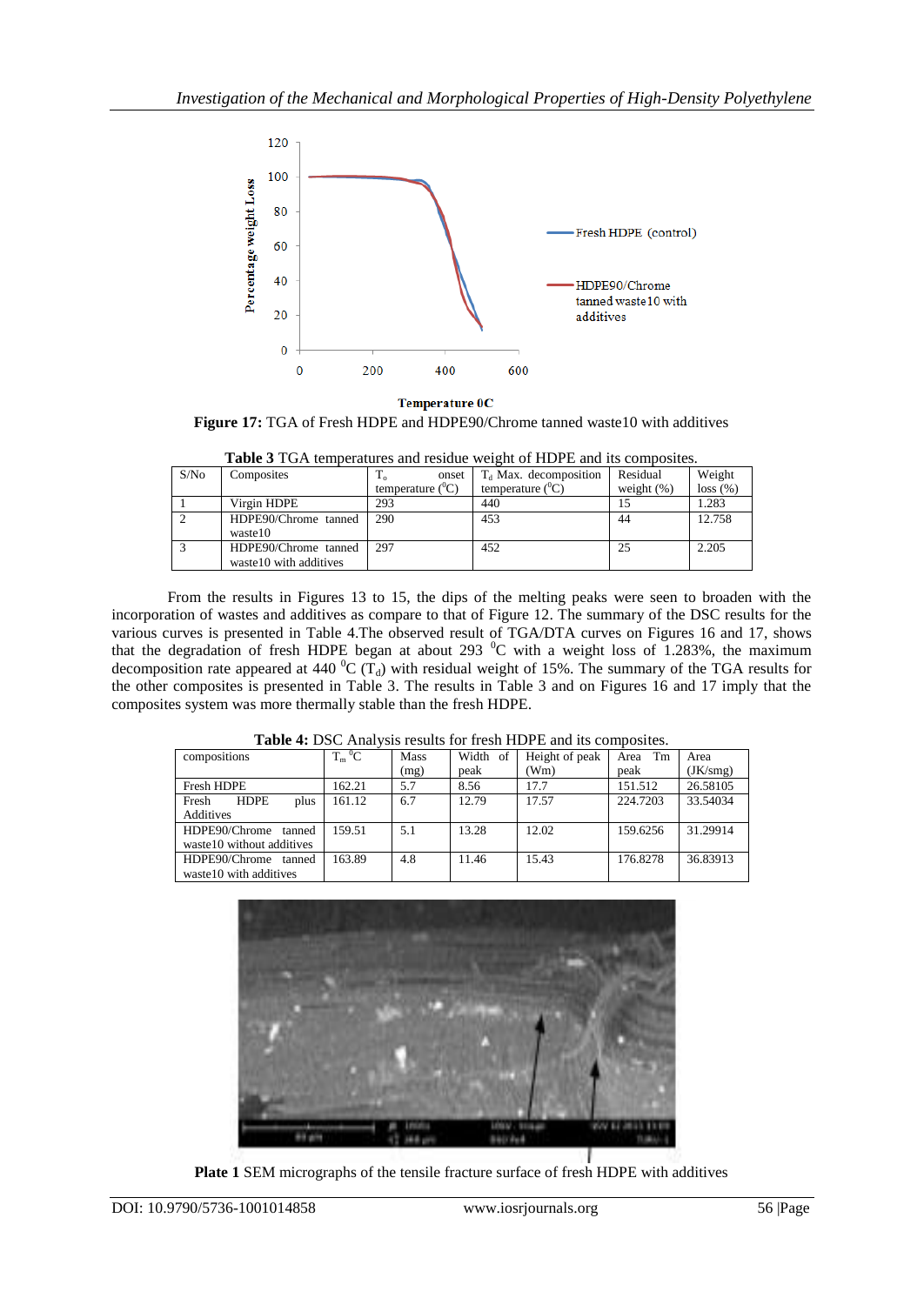

**Plate 2:** SEM micrograph of the tensile fracture surface of HDPE/Chrome tanned waste without additives



**Plate 3:** SEM micrograph of the tensile fracture surface of HDPE/Chrome tanned waste with additives

A ductile fracture surface was observed on Plate 1. This is evident by the links network seen, trying to resist deformation. Plate 2 and 3 shows links network, this a good interface between the additives, fiber and matrix used.

### **IV. Conclusion**

Without additives, HDPE/Chrome tanned composites had higher modulus with lowers tensile strength and impact strength. The strong hydrogen bonding existing within the agglomerate hindered matrix-fiber interaction hence prevented stress transfer. The additives had influence the dispersion and enhanced mechanical properties and thermal stability of composites.

#### **References**

[1]. Ambrósio, J. D., Alessandra, A. L., Baltus, C. B. and Sílvia, H. P. B. (2011). Natural Fiber Polymer Composites Technology Applied to the Recovery and Protection of Tropical Forests Allied to the Recycling of Industrial and Urban Residues, In T. Pavla (Ed.) *Advances in Composite Materials – Analysis of Natural and Man-Made Materials*, ISBN: 978-953-307-449-8, Retrieved 24th April, 2015 from: [http://www.intechopen.com/books/advances-in-composite-materials-analysis-of-natural-and-man-madematerials/](http://www.intechopen.com/books/advances-in-composite-materials-analysis-of-natural-and-man-madematerials/natural-fiber-polymer-composites-technology-applied-to-the-recovery-and-protection-of-tropicalfores) [natural-fiber-polymer-composites-technology-applied-to-the-recovery-and-protection-of-tropicalfores](http://www.intechopen.com/books/advances-in-composite-materials-analysis-of-natural-and-man-madematerials/natural-fiber-polymer-composites-technology-applied-to-the-recovery-and-protection-of-tropicalfores)

[3]. Chrońska, K and Przepiórkowska, (2009) Comparison of the effects of collagen and modified collagen fillers on the properties of XNBR rubber *Journal of Applied Polymer Science* 114(4): 1984–1991

[4]. Ebewele, R. O. (1996). *Polymer Science and Technology* London New York. Pp 243-347

DOI: 10.9790/5736-1001014858 www.iosrjournals.org 57 |Page

<sup>[2].</sup> Chrońska\* , K. and Przepiórkowska, A. (2011). A mixture of buffing dust and chrome shavings as a filler for nitrile rubbers. *International Journal of Polymer Science Part A:* 122(5): 2899–2906,